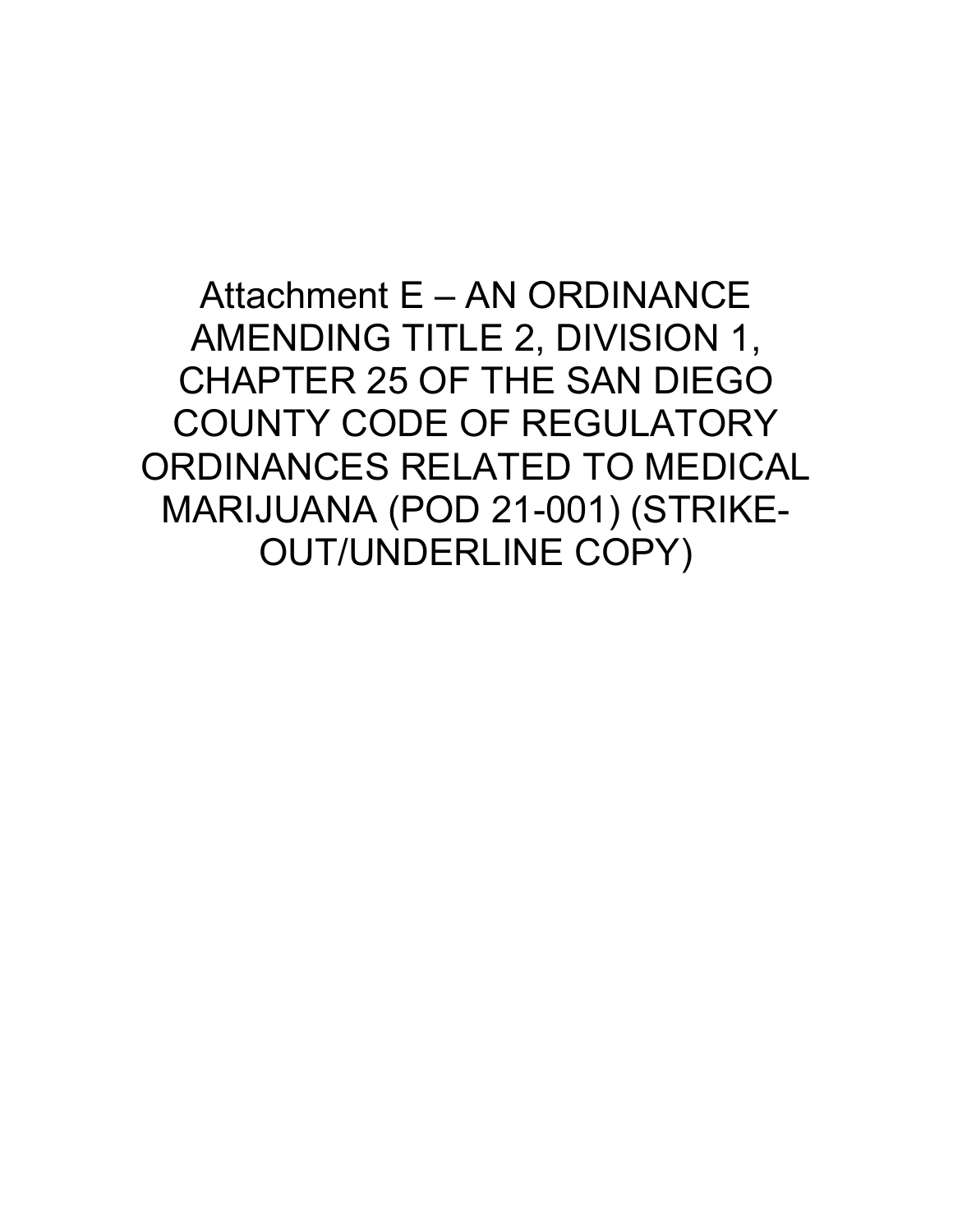#### **ORDINANCE NO. \_\_\_\_\_\_\_(N.S.)**

## **AN ORDINANCE AMENDING TITLE 2, DIVISION 1, CHAPTER 25 OF THE SAN DIEGO COUNTY CODE OF REGULATORY ORDINANCES RELATED TO SHERIFF'S REGULATORY FEES AND MEDICAL MARIJUANA**

The Board of Supervisors of the County of San Diego ordains as follows:

Section 1. The Board of Supervisors finds and determines that the San Diego County Code of Regulatory Ordinances Ordinance should be updated by amending or adding various sections regarding cannabis.

Section 2. Title 2, Division 1, Chapter 25 of the San Diego County Code of Regulatory Ordinances is amended to read as follows:

#### **CHAPTER 25. CANNABISMEDICAL MARIJUANA**

#### **SEC. 21.2501. LEGISLATIVE FINDINGS AND INTENT.**

 (a) On June 30, 2010, the Board of Supervisors for the County of San Diego added to the County Code of Regulatory Ordinances Title 2, Division 1, Chapter 25 relating to Mmedical Cannabismarijuana Ceollective Ffacilities. The regulatory codes therein determined that the Sheriff's Department would be the issuing and enforcement authority for legally established medical cannabismarijuana operation certificates and approved fees to recover the cost of processing applications and compliance monitoring for medical cannabis facility operating certificates.

 (b) In May 2013, the California Supreme Court issued its decision in City of Riverside v. Inland Empire Patients Health and Wellness Center, Inc., et al., holding that cities and counties have the authority to ban medical cannabismarijuana land uses.

 (c) On October 11, 2015, the Governor signed into law Senate Bill 643, Assembly Bill 266, and Assembly Bill 243, collectively referred to as the Medical Cannabis Regulation and Safety Act ("MCRSA"), effective January 1, 2016, which establisheds a state licensing system for medical cannabismarijuana cultivation, manufacturing, delivery and dispensing, regulating these activities with licensing requirements and regulations that are only applicable if cities and counties also permit cannabismarijuana cultivation, manufacturing, or dispensing within their jurisdictions. Under the MCRSA, cities and counties may continue to ban these cannabismarijuana facilities and activities, in which case the state will not issue licenses within those jurisdictions.

 (d) On November 8, 2016, the state voters approved the Adult Use of Marijuana Act (AUMA), also identified as Proposition 64 ("Prop 64"). Prop 64 legalized adult non-medical use of cannabismarijuana and established a state licensing scheme for non-medical cannabismarijuana facilities largely patterned on the MCRSA, and generally (1) allows adults 21 years and older to possess up to one ounce of cannabismarijuana and cultivate up to six plants for personal use; (2) regulates and taxes the production, manufacture, and sale of cannabismarijuana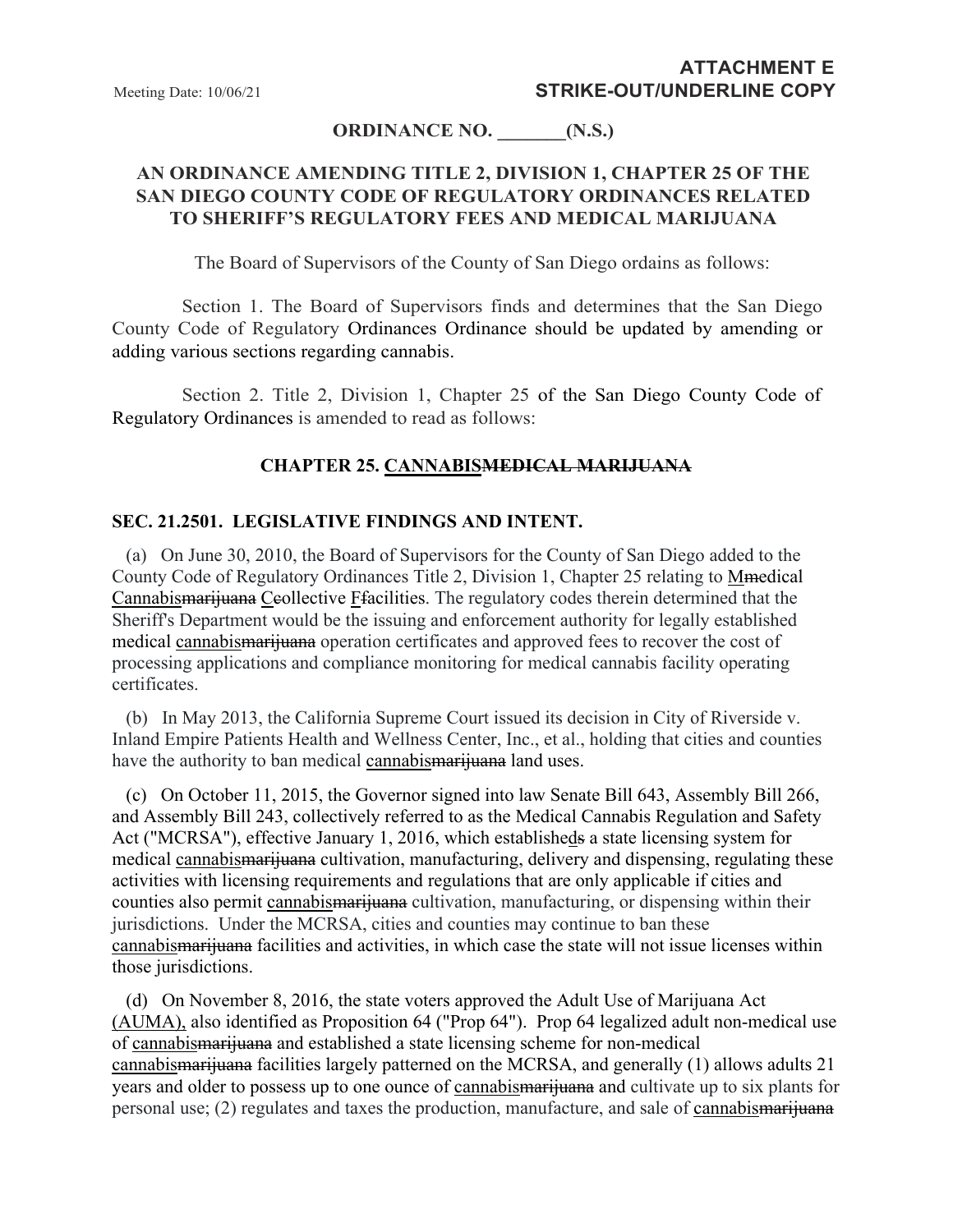for adult use; and (3) rewrites criminal penalties so as to reduce the most common cannabismarijuana felonies to misdemeanors and allow prior offenders to petition for reduced charges. Prop 64, similar to MCRSA, allows cities and counties to prohibit the establishment of non-medical facilities and licenses that are provided under Prop 64, providing for minimal personal use exceptions.

 (e) On March 15, 2017, the Board of Supervisors found and determined that amendments to the Zoning Ordinance to ban Medical and Non-Medical Cannabis Marijuana Facilities throughout any unincorporated zones were reasonable and necessary for public health, safety and welfare, and consistent with the General Plan, and the intent of those amendments was to prohibit the establishment and operation of both Medical and Non-Medical CannabisMarijuana Facilities.

(f) On March 15, 2017 t<sub>T</sub>he Board of Supervisors foundalso finds and determineds that amendments to the Regulatory Ordinances, Section [21.2503\(](https://codelibrary.amlegal.com/codes/san_diego/latest/sandiego_regs/0-0-0-74215#JD_21.2503)a), to prohibit the Sheriff's Department from issuing any new Medical Cannabis Marijuana Collective Facility Operating Certificates to facilities that were not lawfully established prior to April 14, 2017, and consistent with San Diego County Zoning Ordinance Section 6935, weare reasonable and necessary for public health, safety and welfare. The Board determineds that all applicable County Code of Regulatory Ordinances related to the operation of Medical CannabisMarijuana Collective Facilities with valid Operating Certificates shall continue to apply until such time as those facilities have been amortized pursuant to Zoning Ordinance Section 6935.

 (g) In June 2017, California established the Medicinal and Adult-Use Cannabis Regulation and Safety Act (MAUCRSA) through [Senate Bill 94.](https://leginfo.legislature.ca.gov/faces/billTextClient.xhtml?bill_id=201720180SB94) As a combination of its precursors, MCRSA and AUMA, the MAUCRSA became the single regulatory system for governing medicinal and adult-use cannabis in California.

 (h) On October 6, 2021, the Board of Supervisors finds and determines that amendments to the County Code of Regulatory Ordinances, Section 21.2501 et seq., and removal of Section 6935 of the Zoning Ordinance and associated amortization throughout the unincorporated area are consistent with the General Plan, and the intent of those amendments is to allow the continued operation of existing Medical Cannabis Collective Facilities and allow Medical Cannabis Collective Facilities to engage in Commercial Medical or Adult Use Cannabis activities.

(i) On October 6, 2021, the Board of Supervisors finds and determines that Medical Cannabis Collectives Facilities, Commercial Cannabis Microbusinesses and Commercial Cannabis Retailers may sell edible products and branded merchandise. The Board of Supervisors also finds and determines that existing Medical Cannabis Collective Facilities, Commercial Cannabis Microbusinesses, or Commercial Cannabis Retailers may alter existing structures, or add an addition up to 10,000 square feet pursuant to Zoning Ordinance Section 6861.

### **SEC. 21.2502. DEFINITIONS.**

 (a) "Primary Care Giver" has the same meaning as defined by state statuteslaw, including but not limited to Health & Safety Code sections 11362.5(e) and 11362.7(d). As explained in *People v. Mentch* (2008) 45 Cal.4th 274, a "primary caregiver" is a person who (1) consistently provides caregiving to a qualified patient, (2) independent of any assistance in taking medical cannabis, (3) at or before the time he or she assumed responsibility for assisting with medical cannabis.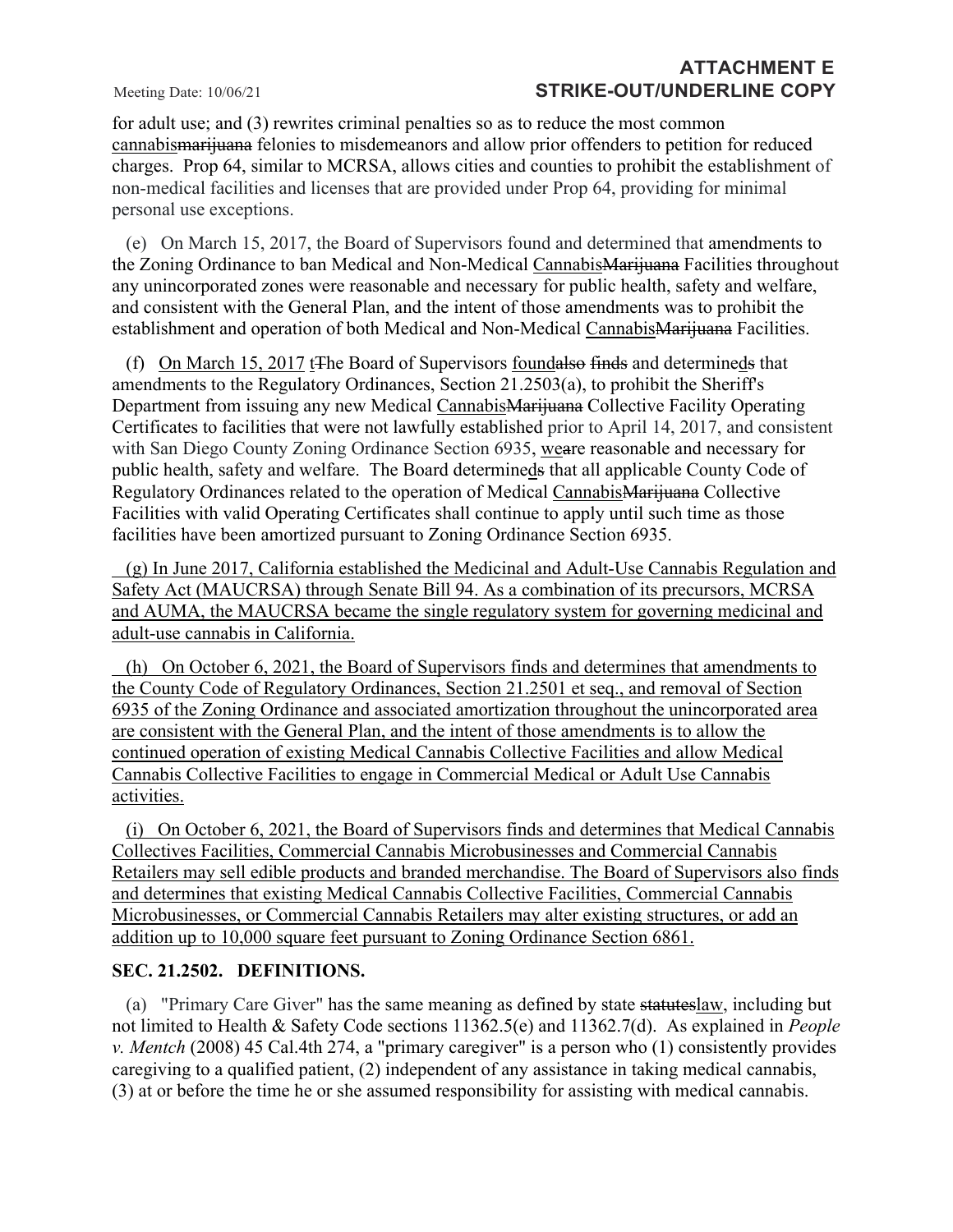(b) "Qualified Patient" has the same meaning as defined by state law, including but not limited to Health & Safety Code sections 11362.7(f) and 11362.5(b).

 (c) "Medical CannabisMarijuana Collective" or "Collective" means any cannabis cooperative association or combination of primary caregivers and/or qualified patients collectively or cooperatively cultivating and/or storing cannabismarijuana for medical purposes as provided in Business and Professions Code Section 26220 et seq.Health and Safety Code Section 11362.7775.

 (d) "Medical CannabisMarijuana Collective Facility" or "Collective Facility" means any location at which members of a medical cannabismarijuana collective collectively or cooperatively cultivate, store or exchange cannabismarijuana among themselves or reimburse each other or the medical cannabismarijuana collective for cultivation, overhead costs and operating expenses. "Medical CannabisMarijuana Collective Facility" or "Collective Facility" does not mean or include the following facilities licensed pursuant to the following provisions of Division 2 of the Health and Safety Code:

(1) A clinic licensed pursuant to Chapter 1;

(2) A health facility licensed pursuant to Chapter 2;

 (3) A residential care facility for persons with chronic, life-threatening illnesses licensed pursuant to Chapter 3.01;

(4) A residential care facility for the elderly licensed pursuant to Chapter 3.2; or

(5) A residential hospice or a home health agency licensed pursuant to Chapter 8.

(e) "Commercial Cannabis Microbusiness" means a cannabis facility that holds an A-Type 12 (Adult Use) or M-Type-12 (Medical Use) Microbusiness license in accordance with Business and Professions Code Section 26050, and is engaged in three of the four following medical commercial cannabis activities:

- (1) Retailer
- (2) Cultivation of cannabis on an area less than 10,000 square feet
- (3) Manufacturing
- (4) Distribution

(f) "Commercial Cannabis Retailer" means a retail storefront facility that sells cannabis and cannabis products and holds an A-Type 10 (Adult Use) or M-Type 10 (Medical Use) Retailer license in accordance with Business and Professions Code Section 26050

 $(ge)$  "Cannabis<del>Marijuana</del>" has the same meaning as defined by state law, including but not limited to Health & Safety Code section 11018.

 (hf) "Caregiver Events" means visits, consultations, transactions, interactions or other events involving a qualified patient and his or her primary caregiver designated by the qualified patient and his or her primary caregiver to demonstrate that the primary caregiver meets the requirements of state law, including but not limited to Health & Safety Code section 11362.5(e), other relevant statutes and court decisions.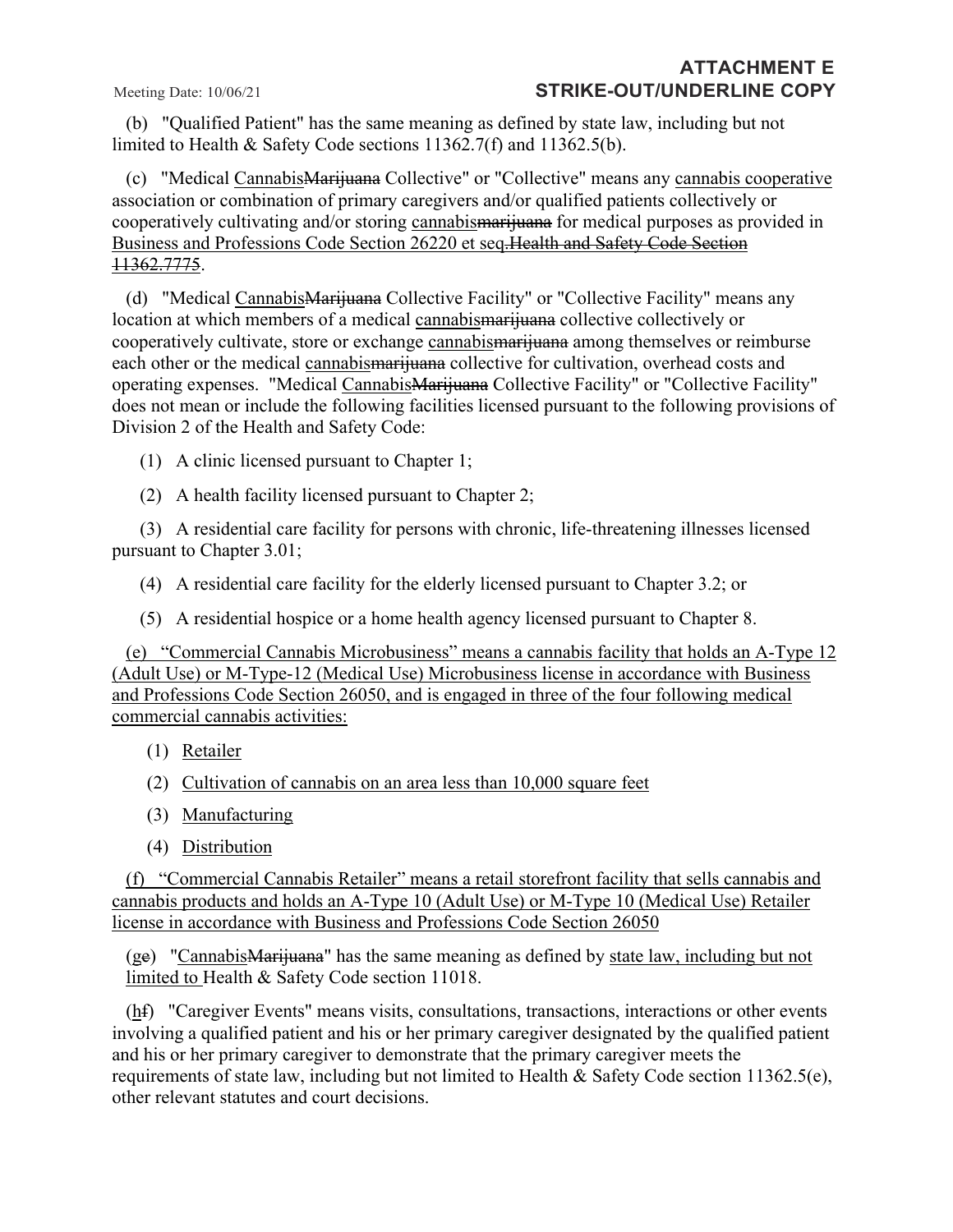$(i)$  "Responsible Persons" means those members of the Medical Cannabis Ceollective Facility or owners and/or officers of the Commercial Cannabis Microbusiness or Commercial Cannabis Retailer who shall be jointly and severally responsible for operationg, management, direction, or policy of the collective facility in compliance with state law and this ordinance.

 (jh) "Applicant" or "Applicants" means those persons who are completing and executing the Application for a Medical CannabisMarijuana Collective Facility Operating Compliance Certificate ("Operating Certificate").

(k) "Edible Cannabis Product" has the same meaning as defined by state law, including but not limited to Business and Professions Code section 26001(t).

(l) "Branded Merchandise" has the same meaning as defined by state law, including but not limited to the California Code of Regulations, Title 16, section 5000(b).

#### **SEC. 21.2503. OPERATING CERTIFICATE REQUIRED; APPLICATIONS.**

(a) A Medical Cannabis Ceollective, Commercial Cannabis Microbusiness, or Commercial Cannabis Retailer may only operate a collective facility in the unincorporated area of San Diego County if a valid Medical Marijuana Collective Facility Operating Compliance Certificate ("Operating Certificate") has been issued by the Sheriff's Department to a member of the collective or owner and/or officer of the Commercial Cannabis Microbusiness or Commercial Cannabis Retailer facility. The Sheriff's Department shall notonly issue new Operating Certificates to Medical Marijuana Collective Facilities that except to those facilities which were lawfully established prior to April 14, 2017<del>, and consistent with San Diego County Zoning</del> Ordinance Section 6935.

(b) The procedure for obtaining an Operating Certificate, including appeals of denials and revocations, shall be as set forth in Chapter 1 of the County of San Diego Uniform Licensing Procedure, except as set forth in this chapter and in addition, shall be subject to the specific requirements and regulations set forth in this chapter.

 (c) The form of application for an Operating Certificate shall be developed by the Sheriff's Department. At a minimum, the form of application developed by the Sheriff shall require the applicant(s) to provide sufficient information deemed necessary by the Sheriff to make an initial determination that  $(1)$  the applicant(s) will be operating a legitimate collective facility in compliance with state law and this ordinance, and (2) the applicant(s) is or are the owner(s) of the property for which the Operating Certificate is sought or have the written permission of the owner(s) of the property for which the license is sought.

 (d) As a condition for obtaining an Operating Certificate from the Sheriff, the applicant must show proof that the location has been approved by the Department of Planning and Development Services, Zoning Division, and a building permit (including a tenant improvement permit) has been applied for if required by the California Building Code.

(e) The form of application, which upon completion shall be signed by the applicant(s), shall also require the applicant(s), at a minimum, to make the following express representations:

 (1) That no activities prohibited by state law will occur on or at the Medical Cannabis Ceollective Ffacility, Commercial Cannabis Microbusiness, or Commercial Cannabis Retailer with the knowledge of the responsible person(s).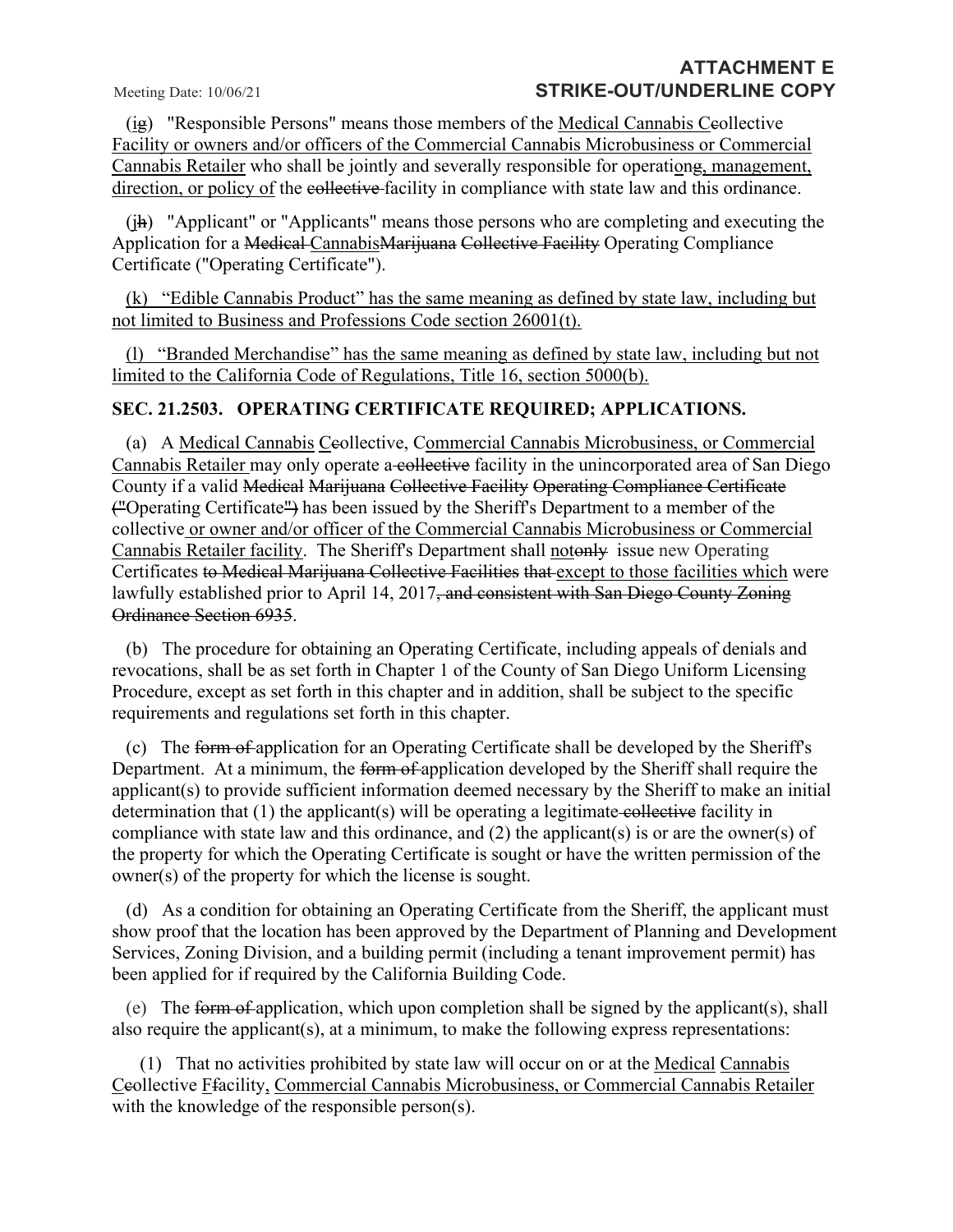(2) That the Medical Cannabis Ceollective Ffacility, Commercial Cannabis Microbusiness, or Commercial Cannabis Retailerthe collective and all of its members, owners, and/or officers will comply with all provisions of this chapter and state law pertaining to medical cannabismarijuana.

 (f) An Operating Certificate issued pursuant to this section shall be valid only for the address for which it was issued.

 (g) Section [21.108\(](https://codelibrary.amlegal.com/codes/san_diego/latest/sandiego_regs/0-0-0-72454#JD_21.108)c) of the County of San Diego Uniform Licensing Procedure shall not apply to the issuance of Operating Certificates for Medical Cannabis Ceollective Ffacilities, Commercial Cannabis Microbusiness, or Commercial Cannabis Retailer.

 (h) The applicant(s) shall provide to the Sheriff along with a completed application and fee for the Operating Certificate, evidence that any required building permit (including a tenant improvement permit) issued by the Department of Planning and Development Services has passed final inspection and occupancy approval has been issued before the Sheriff's Operating Certificate can be effective.

 (i) For purposes of facilitating the provisions of this ordinance, a Medical Cannabis Ceollective Ffacility, Commercial Cannabis Microbusiness, or Commercial Cannabis Retailer must have a unique identifying name that will be entered onto the application for an Operating Certificate.

 (j) The fee for an Operating Certificate shall be as provided in section [21.1901](https://codelibrary.amlegal.com/codes/san_diego/latest/sandiego_regs/0-0-0-73819#JD_21.1901) of the County Code of Regulatory Ordinances for Medical Marijuana Operation Certificate.

 (k) The application for an Operating Certificate shall designate and identify one or more persons as responsible persons. The designated responsible person(s) shall include the applicant(s). Operating Certificates may be transferred to others by the following procedure: upon request of all responsible persons listed on an Operating Certificate, the proposed transferee(s) shall apply to the Sheriff for a new Operating Certificate as required by this section. Upon issuance of a new Operating Certificate, the transferor's Operating Certificate shall expire. Removal of all responsible persons originally listed on an Operating Certificate shall constitute a transfer. Operating Certificates may also be updated to add responsible persons or include additional cannabis activities, subject to a reduced application fee reflecting Sheriff's actual cost of any necessary background checks or investigation.

 (l) An Operating Certificate shall not be issued where a responsible party has a felony conviction.

#### **SEC. 21.2504. INFRASTRUCTURE REQUIREMENTS FOR CANNABISCOLLECTIVE FACILITIES.**

(a) Alarms, closed circuit television.

(1) A Sheriff Department-licensed, 24-hour centrally monitored alarm system is required.

 (2) Closed circuit television (CCTV) video monitoring shall be installed that meets the following criteria:

 (A) Continuous 24-hour operation and recording with minimum archival period of 14 days.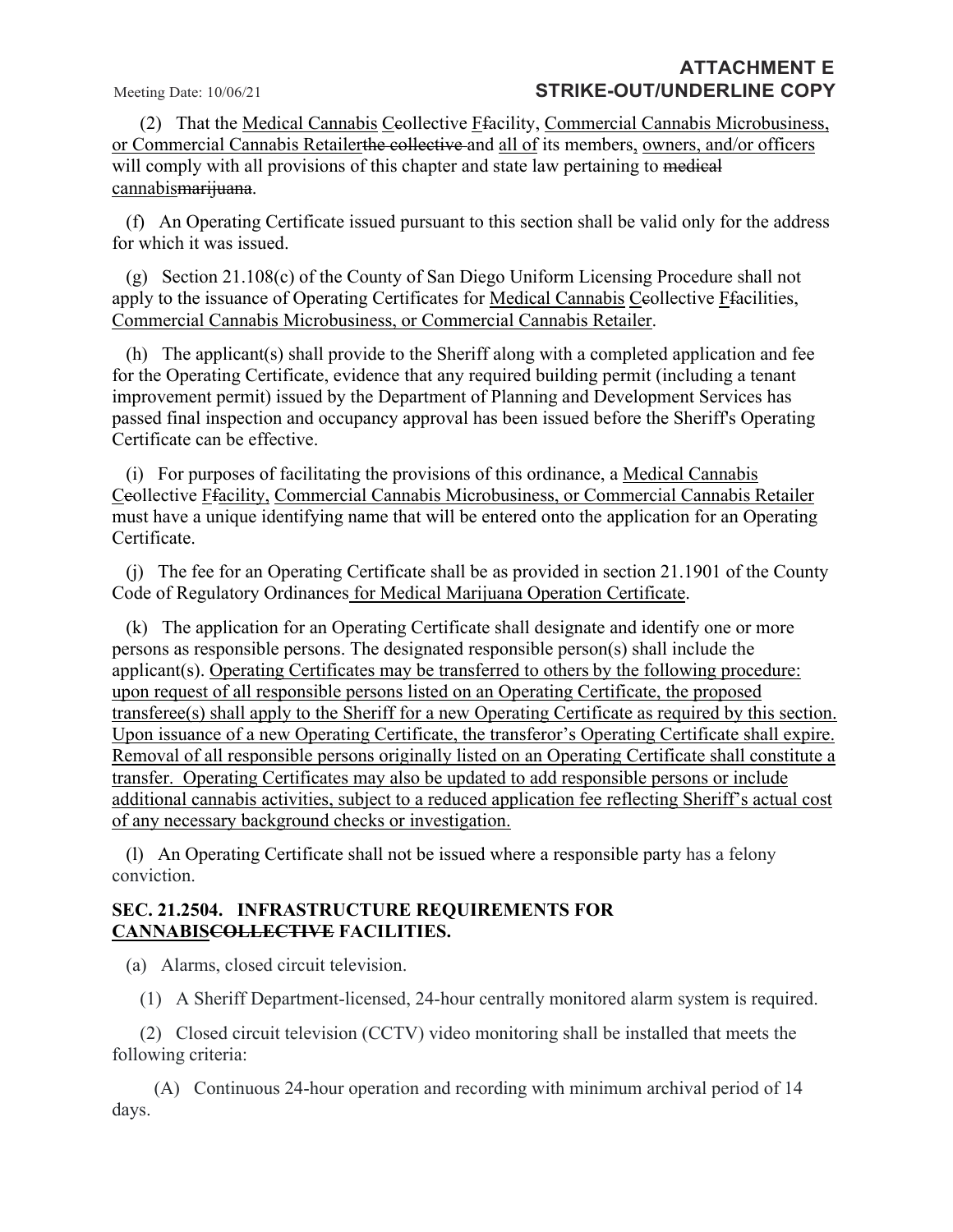(B) Sufficient cameras, angles of observation and lighting to allow facial feature identification of persons in interior and exterior areas where cannabismarijuana is present at any time.

 (C) Sufficient cameras, angles of observation and lighting to allow facial feature identification of persons in the immediate exterior areas of doors, windows or other avenues of potential access.

 (D) All CCTV recordings shall be accessible to law or code enforcement officers at all times during operating hours and otherwise upon reasonable request. All CCTV recording systems shall have the capability of producing tapes, DVDs or other removable media of recordings made by the CCTV system.

 (E) To prevent tampering, the recorder shall be kept in a secure location and all recordings shall be date and time stamped.

(b) Windows.

 (1) Windows and glass panes shall have vandal-resistant glazing, shatter-resistant film, glass block, or bars installed equipped with latches that may be released quickly from the inside to allow exit in the event of emergency.

 (2) Windows vulnerable to intrusion by a vehicle must be protected by bollards or landscaping grade separation reasonably sufficient to prevent such intrusion.

 (c) Roofs, roof hatches, sky lights, ceilings. For buildings in which a Medical Cannabis Ceollective Ffacility, Commercial Cannabis Microbusiness, or Commercial Cannabis Retailer is located:

 (1) All means of gaining unauthorized access to the roof shall be eliminated. Exterior roof ladders shall be secured with locked ladder covers.

(2) Roof hatches and skylights shall be secured so as to prevent intrusion.

(3) Where a Medical Cannabis Ceollective *Ffacility*, Commercial Cannabis Microbusiness, or Commercial Cannabis Retailer is located in a building with other tenants, the Medical Cannabis Ceollective Ffacility, Commercial Cannabis Microbusiness, or Commercial Cannabis Retailer shall be secured against unauthorized access from other tenant spaces or common areas, including access through crawl spaces, ceiling spaces, ventilation systems or other access points concealed from the common areas.

(d) Visibility.

 (1) No cannabismarijuana may be visible from any location off the property on which a collective cannabis facility is located. All cannabis activities shall be enclosed within a building.

 (2) Exterior landscaping within 10 feet of any building in which a Medical Cannabis Ceollective Ffacility, Commercial Cannabis Microbusiness, or Commercial Cannabis Retailer is located shall be free of locations which could reasonably be considered places where a person could conceal themselves considering natural or artificial illumination.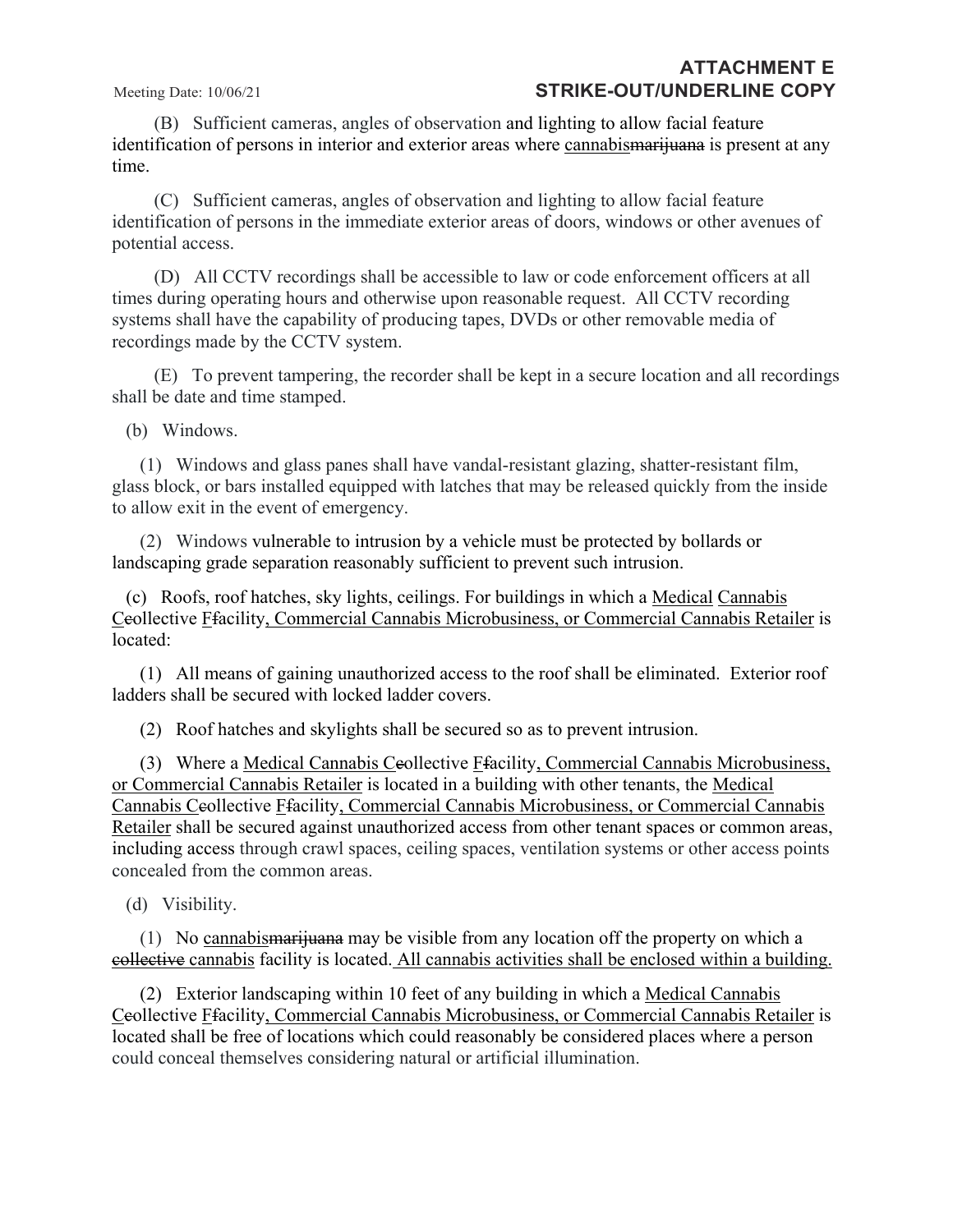(3) Exterior building lighting and parking area lighting must be in compliance with County of San Diego Light Pollution Code (Sections [51.201-](https://codelibrary.amlegal.com/codes/san_diego/latest/sandiego_regs/0-0-0-76852#JD_51.201)[51.209](https://codelibrary.amlegal.com/codes/san_diego/latest/sandiego_regs/0-0-0-76919#JD_51.209) of the San Diego County Code), County of San Diego Zoning Ordinance (Sections 6322 - 6326), and California Energy Code (Title 24-Chapter 6 of the California Code of Regulations). Lighting must be of sufficient footcandles and color rendition, so as to allow the ready identification of any individual committing a crime on site at a distance of no less than forty feet.

 (e) Fire suppression system: An approved automatic fire sprinkler system, designed in compliance with NFPA 13, shall be provided in buildings and portions thereof used as a Medical Cannabis Ceollective Ffacility, Commercial Cannabis Microbusiness, or Commercial Cannabis Retailer.

 (f) Parking. A collective facility shall conform to the requirements of Zoning Ordinance Section 6762 and shall be considered an "Office" occupancy type for purposes of that section.

(fg) Entrances, exits, doors.

(1) A Medical Cannabis Ceollective Fracility, Commercial Cannabis Microbusiness, or Commercial Cannabis Retailer shall have a single plainly identified primary entrance/exit site that is visible from public or common areas.

 (2) Any exit or entrance that is not visible from a public or common area shall be plainly marked as an emergency exit only. Such emergency exits shall be self-closing, self-locking, equipped with an alarm and not used except in an emergency.

(3) Any aluminum door shall be fitted with steel inserts at the lock receptacles.

 (4) Any outward opening doors shall be fitted with hinge stud kits, welded hinges or setscrew hinge pins.

(5) Panic exit hardware shall be "push-bar" design.

 (6) Double doors shall be fitted with three- point locking hardware and push-bars consistent with fire agency regulations or requirements.

 (7) All emergency exits shall be solid core doors featuring hinge-pin removable deterrence. Emergency exit doors shall have latch guards at least 12 inches in length protecting the locking bolt area. Latch guards shall be of minimum 0.125-inch thick steel, affixed to the exterior of the door with non-removable bolts, and attached so as to cover the gap between the door and the doorjamb for a minimum of six inches both above and below the area of the latch.

 (8) All glass doors or doors with glass panes shall have shatter-resistant film affixed to prevent glass breakage.

 $(-h)$  The provisions of this section do not apply to the following collective facilities:

 (1) A collective facility operated by a qualified patient where the amount of marijuana at no time exceeds 1.5 times the amount allowed by state law for a single qualified patient under Health & Safety Code section 11362.77, only cultivation occurs, and no exchanges of marijuana or reimbursements for marijuana occur.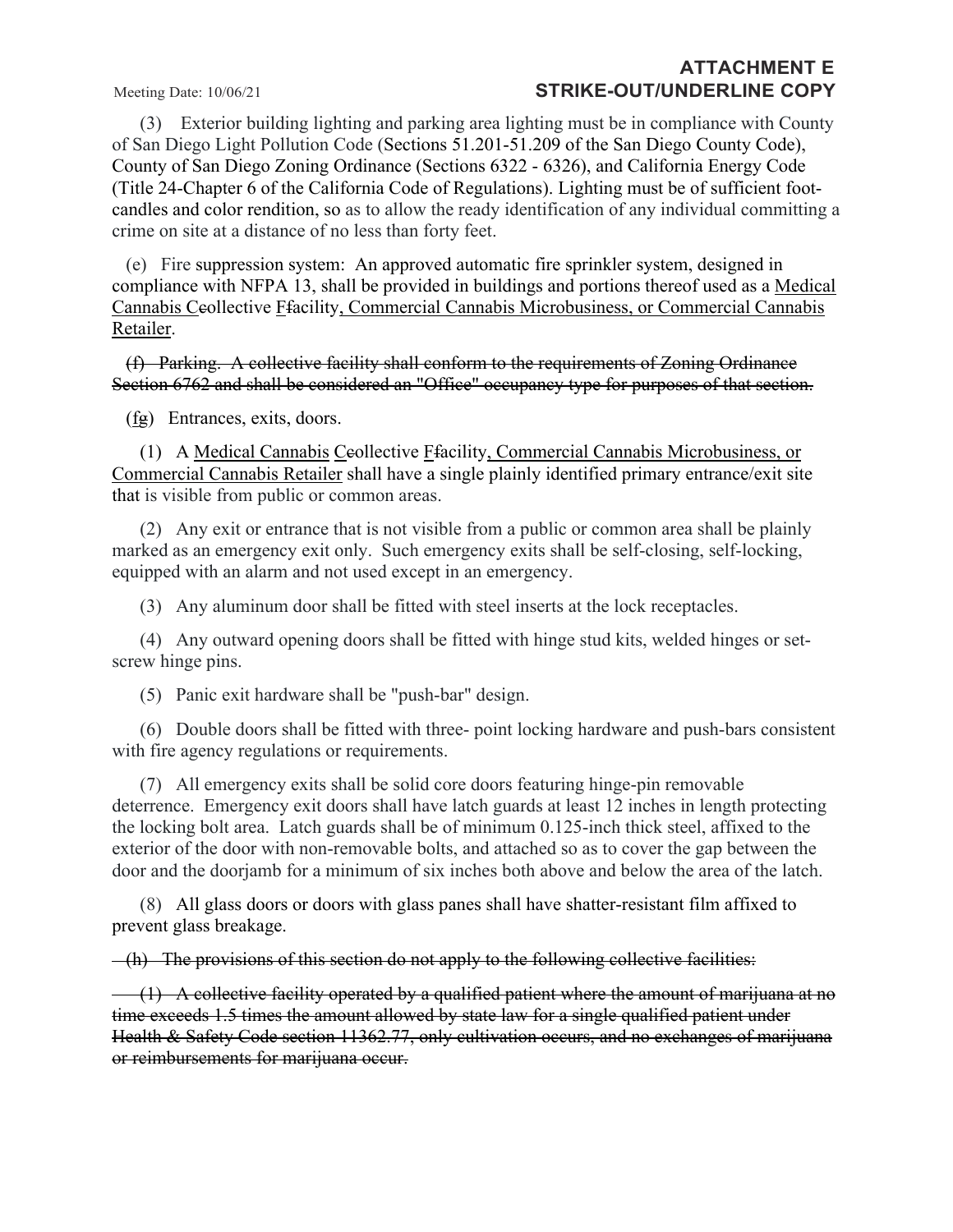(2) A collective facility operated by a primary care giver where the amount of marijuana at no time exceeds the amount allowed by state law for a single primary care giver under Health & Safety Code section 11362.77, only cultivation occurs, and no exchanges of marijuana or reimbursements for marijuana occur.

#### **SEC. 21.2505. OPERATING REQUIREMENTS FOR COLLECTIVECANNABIS FACILITIES.**

(a) The hours of operation of a Medical Cannabis Ceollective Ffacility, Commercial Cannabis Microbusiness, and Commercial Cannabis Retailer shall be no earlier than 8 a.m. and no later than 8 p.m., seven days a week.

 (b) No persons under the age of eighteen are allowed at, in, or on the premises of a Medical Cannabis Collective Ffacility, Commercial Cannabis Microbusiness, or Commercial Cannabis Retailer for medical use, unless such individual is a qualified patient and accompanied by their licensed attending physician, parent or documented legal guardian. No persons under the age of twenty-one are allowed at, in, or on the premises of an adult use Commercial Cannabis Microbusiness or Commercial Cannabis Retailer.

 (c) In order to facilitate verification that a Medical Cannabis Ccollective Ffacility is operating pursuant to state and local laws, the following records must be maintained at the Medical Cannabis Ceollective Ffacility at all times and available for inspection by the Sheriff's Department:

 (1) A record identifying all current qualified patient members of the collective associated with the Medical Cannabis Ceollective Ffacility. The record shall identify each qualified patient's designated primary caregiver, the name of the physician providing the recommendation for medical cannabismarijuana and shall reflect whether the recommendation is written or oral. The record shall identify the city and county of residence for each qualified patient and his or her primary caregiver.

 (2) A record identifying all current primary caregiver members of the collective associated with the Medical Cannabis Ceollective Ffacility, and the persons for whom they are the designated primary caregiver. The record will show the city and county of residence for all qualified patients and primary caregivers.

 (3) A current record of caregiver events for each member of the collective associated with the Medical Cannabis Ceollective Ffacility. Such record should include, at a minimum, the dates, times, duration, participants and nature of the caregiver event(s). Such record shall not include information protected by federal or state medical information privacy laws.

(4) A record identifying the source or sources of all cannabis<del>marijuana</del> currently on the premises of the Medical Cannabis Ceollective Ffacility or that has been on the premises during the two-year period preceding the current date. The record shall reflect the grower and the address and location of cultivation of the identified cannabismarijuana.

 (5) All cannabismarijuana at the Medical Cannabis Ccollective Ffacility must at all times be physically labeled with information which, used in conjunction with the record required by section [21.2505\(](https://codelibrary.amlegal.com/codes/san_diego/latest/sandiego_regs/0-0-0-74266#JD_21.2505)c)(4), will allow for ready identification of the specific collective member who is the source of the cannabismarijuana.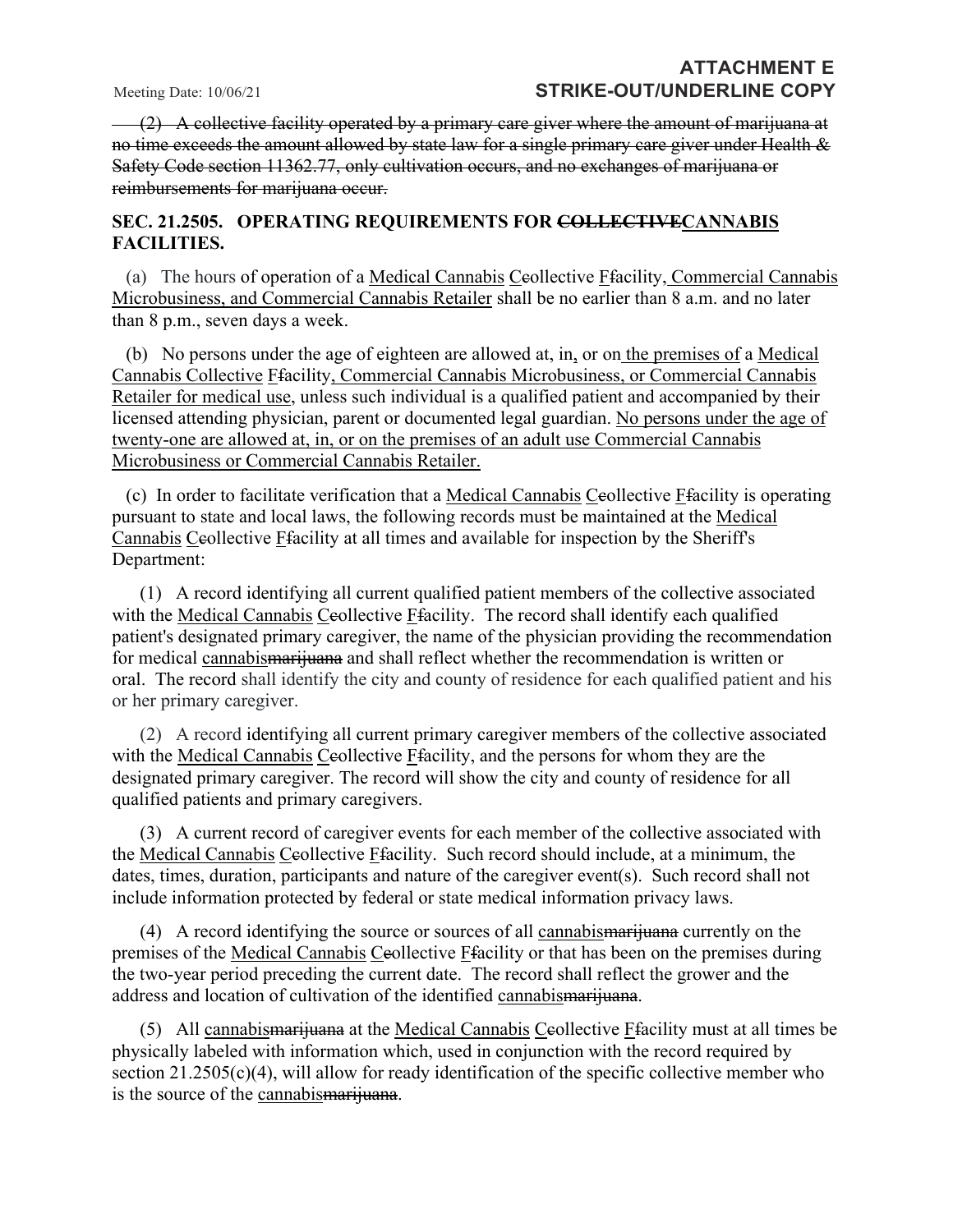(6) All cannabismarijuana at the Medical Cannabis Ccollective Ffacility must at all times be physically labeled with the monetary amount to be charged (or "price" for purposes of this subparagraph only) to a collective member as reimbursement for cost of cultivation, overhead and operating expenses. CannabisMarijuana that is stored in bulk, and which is distributed by requested weight amount, shall be labeled with the price-per- ounce. Cannabis Marijuana that is stored and distributed in fixed weight packages shall be labeled with the price and weight of the cannabis<del>marijuana</del> in the package.

 (7) Current records of all transactions involving money and/or cannabis occurring in connection with the operation and activities of the collective or the Medical Cannabis Ceollective Ffacility during the two-year period preceding the current date. Such records must include at a minimum the following information: (a) The names of the persons involved, the person's membership status in the collective associated with the Medical Cannabis Ceollective Ffacility, and whether they are a qualified patient or a primary caregiver; (b) the amount of cash involved, if any, (c) the amount of cannabismarijuana involved, if any, (d) the method of payment if not by cash, and (d) if cannabismarijuana was involved, the collective member who was the source of the cannabismarijuana.

 (8) An agreement, signed by each member of the collective associated with the Medical Cannabis Ceollective Ffacility and who is a source of cannabismarijuana to the Medical Cannabis Ceollective Ffacility as identified by sections  $21.2505(c)(4)$  $21.2505(c)(4)$  and  $21.2505(c)(5)$ , that:

 (A) within seven days of request by the Sheriff's Department, the member will produce for inspection by law enforcement a record, current to within 48 hours, of costs of cultivation, overhead and operating expenses; and

 (B) the location of the cultivation of the cannabismarijuana supplied by the member shall be subject to inspection for physical verification by appropriate law enforcement or fire agencies.

The form of the agreement required by this subdivision shall be determined by the Sheriff's Department, and shall require as a minimum the full name, home address, cultivation site address, home and emergency telephone numbers and the agreement required by this section.

 (9) A record showing the identification of the responsible persons for the collective by name, home address and telephone number.

 (10) A clearly-visible, posted document identifying the names of the responsible persons and their emergency contact telephone numbers.

(d) The total quantity of cannabismarijuana located at any Medical Cannabis Ceollective Ffacility shall not exceed the maximum quantity limits set by state law, as established by statute and court decisions, in relation to the number of qualified patients and primary caregivers that are members of the collective.

 (e) All cannabismarijuana at a Medical Cannabis Ccollective Ffacility must have been cultivated at that Medical Cannabis Ceollective Ffacility or have as its source a member or members of the collective with which the Medical Cannabis Ceollective Ffacility is associated.

 (f) The sale of Edible Cannabis Products and Branded Merchandise is allowed at a Medical Cannabis Collective Facility, Commercial Cannabis Microbusiness that includes retail as one of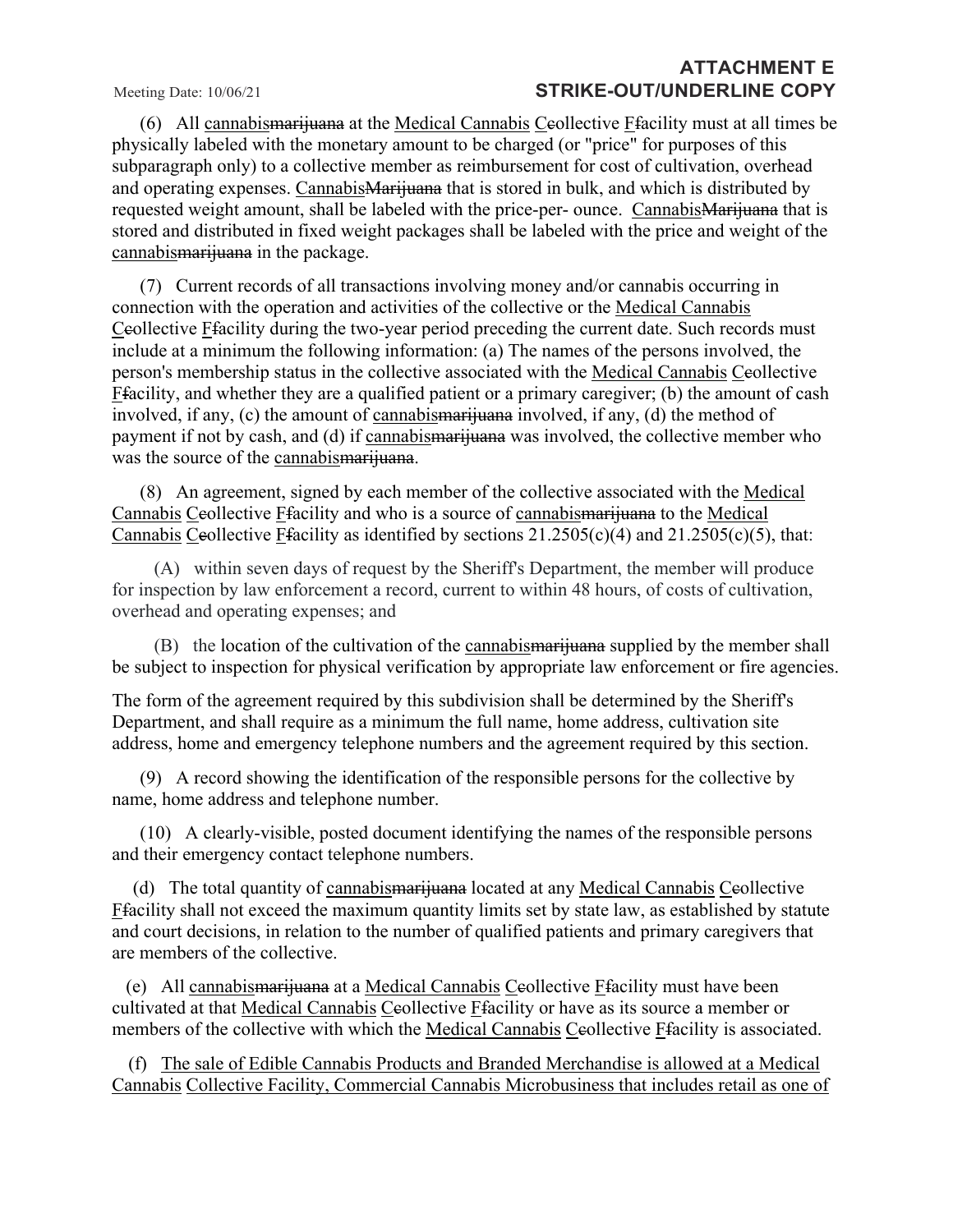the three uses, and Commercial Cannabis Retailer. Only cannabis as herein defined is allowed at the collective facility. No food or drink containing marijuana is allowed.

 $(g)$  No smoking or any other consumption or ingestion of cannabismarijuana is allowed at a Medical Cannabis Ceollective Ffacility, Commercial Cannabis Microbusiness, or Commercial Cannabis Retailer.

 (h) Only persons who are members of the collective that is associated with a Medical Cannabis Ceollective Ffacility shall collectively or cooperatively cultivate, store or exchange cannabismarijuana among themselves, or reimburse each other or the medical cannabismarijuana collective for cultivation, overhead costs and operating expenses, at the Medical Cannabis Ceollective Ffacility.

 (i) All transactions between or among members of a collective involving the exchange of cannabismarijuana and money, the exchange of cannabismarijuana and any other thing of value, the exchange of cannabismarijuana, or the provision of cannabismarijuana by one collective member to another collective member shall occur at the Medical Cannabis Ceollective Ffacility operated by the collective to which the members belong, except as follows: To the extent allowed by Health & Safety Code § 11362.71 and Health & Safety Code § 11362.765, a member of a collective may transport medical cannabismarijuana from the Medical Cannabis Ceollective Ffacility of the collective to which the member belongs and deliver the medical cannabismarijuana to another member of the same collective and may, upon delivery, accept money on behalf of the collective in exchange for the medical cannabismarijuana.

 (j) Medical Cannabis Collective Ffacilities, Commercial Cannabis Microbusinesses, and Commercial Cannabis Retailers shall be available for inspection by the Sheriff, the Director of Planning and Development Services, the fire authority having jurisdiction or their respective authorized representatives, at all times during operating hours and upon reasonable notice during non-operating hours.

(k) A Medical Cannabis Ceollective *Ffacility*, Commercial Cannabis Microbusiness, and Commercial Cannabis Retailer shall have on its premises, posted in a prominent location, a copy of its Operating Certificate and a document that provides the names, home addresses, home telephone numbers and 24-hour emergency telephone numbers of its operatorsResponsible Persons.

 (l) A licensed, uniformed security guard shall be present at a Medical Cannabis Ccollective Ffacility, Commercial Cannabis Microbusiness, and Commercial Cannabis Retailer at all times during hours of operation pursuant to section 21.2505(a).

(m) The provisions of this section do not apply to the following collective facilities:

 $(1)$  A collective facility operated by a qualified patient where the amount of marijuana at no time exceeds 1.5 times the amount allowed by state law for a single qualified patient under Health & Safety Code section 11362.77, only cultivation occurs, and no exchanges of marijuana or reimbursements for marijuana occur.

 (2) A collective facility operated by a primary care giver where the amount of marijuana at no time exceeds the amount allowed by state law for a single primary care giver under Health &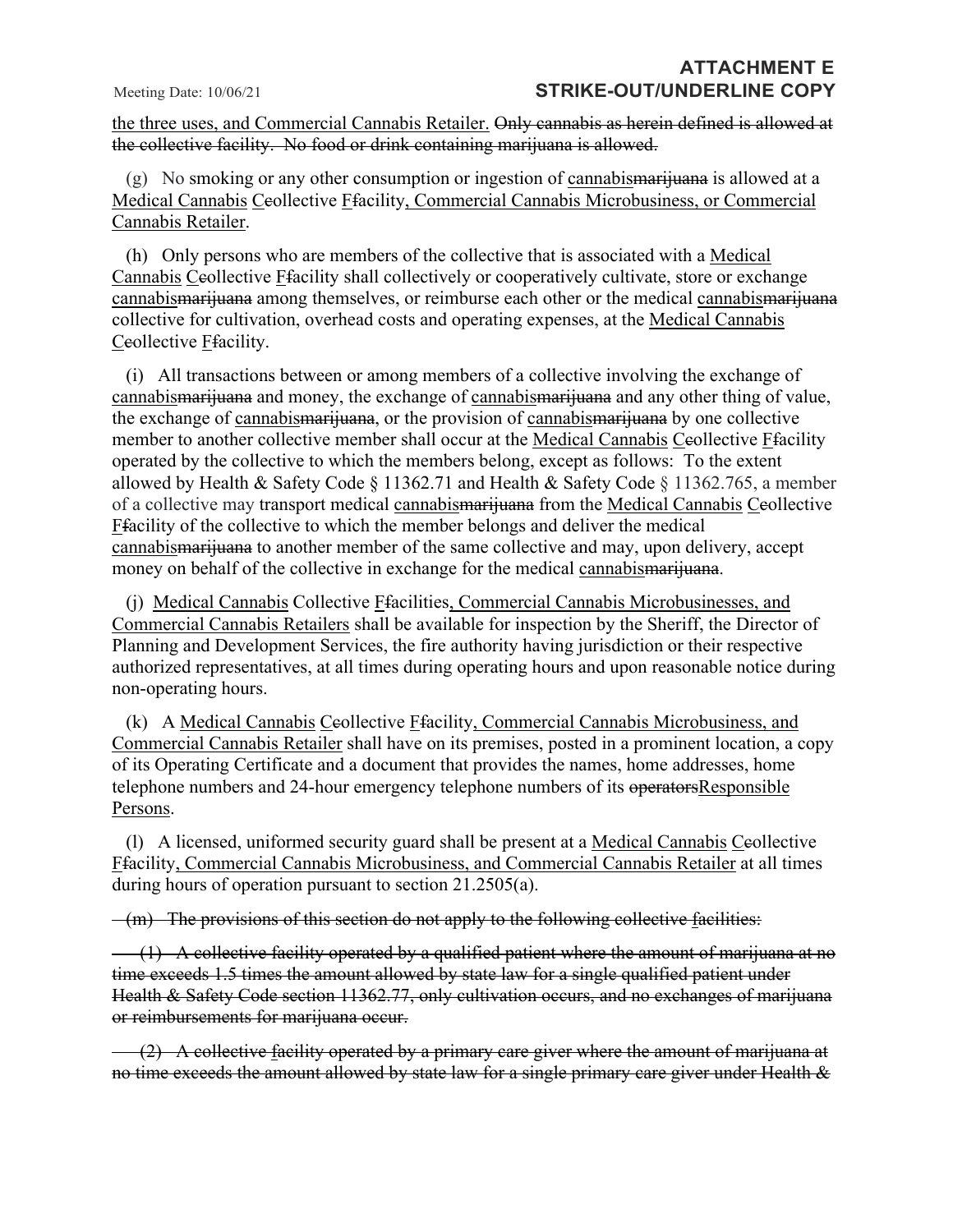Safety Code section 11362.77, only cultivation occurs, and no exchanges of marijuana or reimbursements for marijunana occur.

#### **SEC. 21.2506. FACILITY LIMITS; NAMING.**

(a) A collective may operate only one Medical Cannabis Ceollective  $F$  facility where members of the collective exchange cannabismarijuana among themselves or reimburse each other or the collective for cultivation, overhead costs and operating expenses. A collective may operate additional Medical Cannabis Ceollective Ffacilities where only cultivation occurs, all of which must meet the requirements of this ordinance except as expressly provided by this ordinance.

 (b) A Medical Cannabis Ccollective Facility, Commercial Cannabis Microbusiness, or Commercial Cannabis Retailer must have a unique identifying name, identified on the Operating Certificate Application, for purposes of tracking membership and facilities.

#### **SEC. 21.2507. ADMINISTRATIVE AND CIVIL PENALTIES.**

 (a) An Operating Certificate may be revoked for any violation of state law or this chapter, or for failure to comply with conditions listed on the Operating Certificate. Revocation proceedings, hearings and appeals shall be conducted as set forth in Chapter 1 of the County of San Diego Uniform Licensing Procedure. Administrative civil penalties shall be assessed pursuant to sections 18.201 et seq. of this Code or successor or amended administrative civil penalty provisions as may be adopted.

 (b) In a civil action filed by the County to enforce provisions of this ordinance, a court may assess a maximum civil penalty of \$2500 per violation for each day during which any violation of any provision of this ordinance is committed, continued, permitted or maintained by such person(s). As part of said civil action, a court may also assess a maximum civil penalty of \$6000 for each day any person intentionally violates an injunction prohibiting the violation of any provision of this ordinance.

 (c) Any violation of this chapter may also be deemed a public nuisance and may be enforced by any remedy available to the County for abatement of public nuisances.

#### **SEC. 21.2508. SEVERABILITY.**

 (a) If any part of this chapter is for any reason held to be invalid, unlawful, or unconstitutional, such invalidity, unlawfulness or unconstitutionality shall not affect the validity, lawfulness, or constitutionality of any other part of this chapter.

Section 4. Effective Date and Publication. This ordinance shall take effect and be in force thirty (30) days after its adoption. Fifteen days after the date of adoption of this ordinance, a summary shall be published once with the names of the members of the Board voting for and against it in a newspaper of general circulation published in County of San Diego.